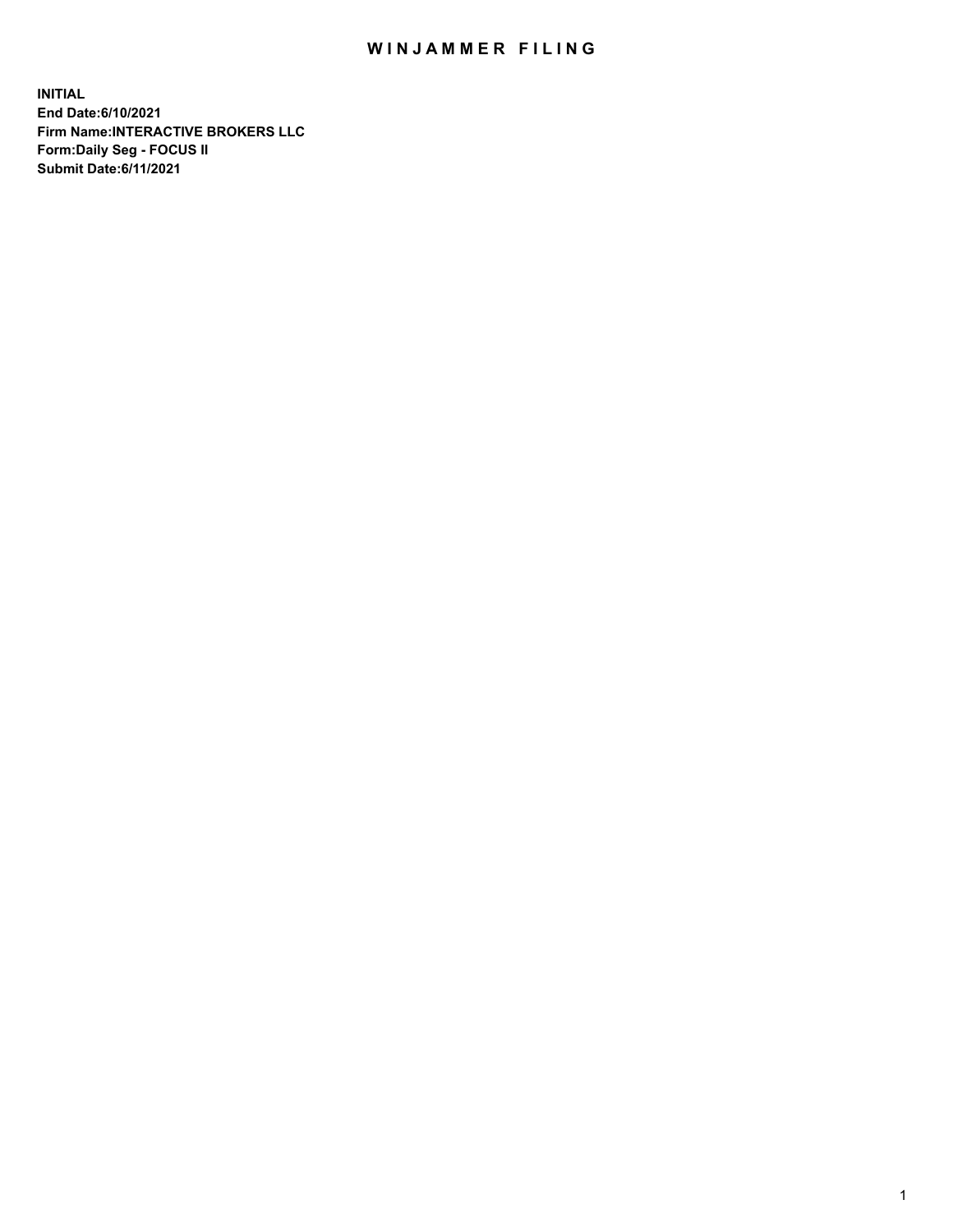**INITIAL End Date:6/10/2021 Firm Name:INTERACTIVE BROKERS LLC Form:Daily Seg - FOCUS II Submit Date:6/11/2021 Daily Segregation - Cover Page**

| Name of Company                                                                                                                                                                                                                                                                                                                | <b>INTERACTIVE BROKERS LLC</b>                                                                           |
|--------------------------------------------------------------------------------------------------------------------------------------------------------------------------------------------------------------------------------------------------------------------------------------------------------------------------------|----------------------------------------------------------------------------------------------------------|
| <b>Contact Name</b>                                                                                                                                                                                                                                                                                                            | James Menicucci                                                                                          |
| <b>Contact Phone Number</b>                                                                                                                                                                                                                                                                                                    | 203-618-8085                                                                                             |
| <b>Contact Email Address</b>                                                                                                                                                                                                                                                                                                   | jmenicucci@interactivebrokers.c<br>om                                                                    |
| FCM's Customer Segregated Funds Residual Interest Target (choose one):<br>a. Minimum dollar amount: ; or<br>b. Minimum percentage of customer segregated funds required:%; or<br>c. Dollar amount range between: and; or<br>d. Percentage range of customer segregated funds required between:% and%.                          | <u>0</u><br>$\overline{\mathbf{0}}$<br>155,000,000 245,000,000<br>0 <sub>0</sub>                         |
| FCM's Customer Secured Amount Funds Residual Interest Target (choose one):<br>a. Minimum dollar amount: ; or<br>b. Minimum percentage of customer secured funds required:%; or<br>c. Dollar amount range between: and; or<br>d. Percentage range of customer secured funds required between:% and%.                            | <u>0</u><br>$\overline{\mathbf{0}}$<br>80,000,000 120,000,000<br><u>00</u>                               |
| FCM's Cleared Swaps Customer Collateral Residual Interest Target (choose one):<br>a. Minimum dollar amount: ; or<br>b. Minimum percentage of cleared swaps customer collateral required:% ; or<br>c. Dollar amount range between: and; or<br>d. Percentage range of cleared swaps customer collateral required between:% and%. | $\overline{\mathbf{0}}$<br>$\underline{\mathbf{0}}$<br>$\underline{0}$ $\underline{0}$<br>0 <sub>0</sub> |

Attach supporting documents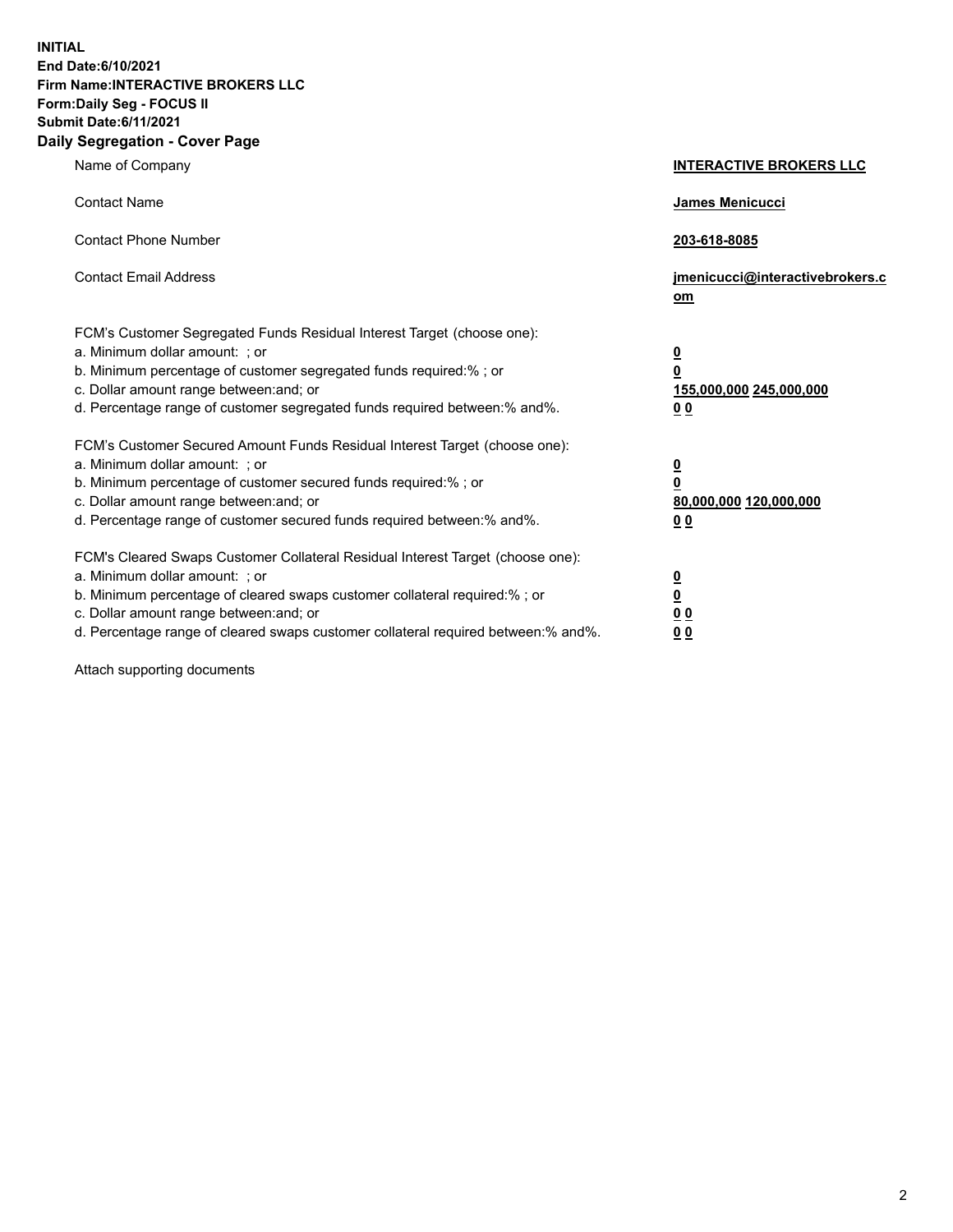## **INITIAL End Date:6/10/2021 Firm Name:INTERACTIVE BROKERS LLC Form:Daily Seg - FOCUS II Submit Date:6/11/2021 Daily Segregation - Secured Amounts**

|                | Daily Segregation - Secureu Amounts                                                         |                                   |
|----------------|---------------------------------------------------------------------------------------------|-----------------------------------|
|                | Foreign Futures and Foreign Options Secured Amounts                                         |                                   |
|                | Amount required to be set aside pursuant to law, rule or regulation of a foreign            | $0$ [7305]                        |
|                | government or a rule of a self-regulatory organization authorized thereunder                |                                   |
| $\mathbf{1}$ . | Net ledger balance - Foreign Futures and Foreign Option Trading - All Customers             |                                   |
|                | A. Cash                                                                                     | 516, 151, 955 [7315]              |
|                | B. Securities (at market)                                                                   | $0$ [7317]                        |
| 2.             | Net unrealized profit (loss) in open futures contracts traded on a foreign board of trade   | 15,623,130 [7325]                 |
| 3.             | Exchange traded options                                                                     |                                   |
|                | a. Market value of open option contracts purchased on a foreign board of trade              | 107,109 [7335]                    |
|                | b. Market value of open contracts granted (sold) on a foreign board of trade                | $-10,615$ [7337]                  |
| 4.             | Net equity (deficit) (add lines 1. 2. and 3.)                                               | 531,871,579 [7345]                |
| 5.             | Account liquidating to a deficit and account with a debit balances - gross amount           | 4,305 [7351]                      |
|                | Less: amount offset by customer owned securities                                            | 0 [7352] 4,305 [7354]             |
| 6.             | Amount required to be set aside as the secured amount - Net Liquidating Equity              | 531,875,884 [7355]                |
|                | Method (add lines 4 and 5)                                                                  |                                   |
| 7.             | Greater of amount required to be set aside pursuant to foreign jurisdiction (above) or line | 531,875,884 [7360]                |
|                | 6.                                                                                          |                                   |
|                | FUNDS DEPOSITED IN SEPARATE REGULATION 30.7 ACCOUNTS                                        |                                   |
| 1.             | Cash in banks                                                                               |                                   |
|                | A. Banks located in the United States                                                       | 92,997,793 [7500]                 |
|                | B. Other banks qualified under Regulation 30.7                                              | 0 [7520] <b>92,997,793</b> [7530] |
| 2.             | <b>Securities</b>                                                                           |                                   |
|                | A. In safekeeping with banks located in the United States                                   | 300,000,000 [7540]                |
|                | B. In safekeeping with other banks qualified under Regulation 30.7                          | 0 [7560] 300,000,000 [7570]       |
| 3.             | Equities with registered futures commission merchants                                       |                                   |
|                | A. Cash                                                                                     | $0$ [7580]                        |
|                | <b>B.</b> Securities                                                                        | $0$ [7590]                        |
|                | C. Unrealized gain (loss) on open futures contracts                                         | $0$ [7600]                        |
|                | D. Value of long option contracts                                                           | $0$ [7610]                        |
|                | E. Value of short option contracts                                                          | 0 [7615] 0 [7620]                 |
| 4.             | Amounts held by clearing organizations of foreign boards of trade                           |                                   |
|                | A. Cash                                                                                     | $0$ [7640]                        |
|                | <b>B.</b> Securities                                                                        | $0$ [7650]                        |
|                | C. Amount due to (from) clearing organization - daily variation                             | $0$ [7660]                        |
|                | D. Value of long option contracts                                                           | $0$ [7670]                        |
| 5.             | E. Value of short option contracts                                                          | 0 [7675] 0 [7680]                 |
|                | Amounts held by members of foreign boards of trade<br>A. Cash                               | 264,328,643 [7700]                |
|                | <b>B.</b> Securities                                                                        | $0$ [7710]                        |
|                | C. Unrealized gain (loss) on open futures contracts                                         | 6,831 [7720]                      |
|                | D. Value of long option contracts                                                           | 107,109 [7730]                    |
|                | E. Value of short option contracts                                                          | -10,615 [7735] 264,431,968 [7740] |
| 6.             | Amounts with other depositories designated by a foreign board of trade                      | 0 [7760]                          |
| 7.             | Segregated funds on hand                                                                    | $0$ [7765]                        |
| 8.             | Total funds in separate section 30.7 accounts                                               | 657,429,761 [7770]                |
| 9.             | Excess (deficiency) Set Aside for Secured Amount (subtract line 7 Secured Statement         | 125,553,877 [7380]                |
|                | Page 1 from Line 8)                                                                         |                                   |
| 10.            | Management Target Amount for Excess funds in separate section 30.7 accounts                 | 80,000,000 [7780]                 |
| 11.            | Excess (deficiency) funds in separate 30.7 accounts over (under) Management Target          | 45,553,877 [7785]                 |
|                |                                                                                             |                                   |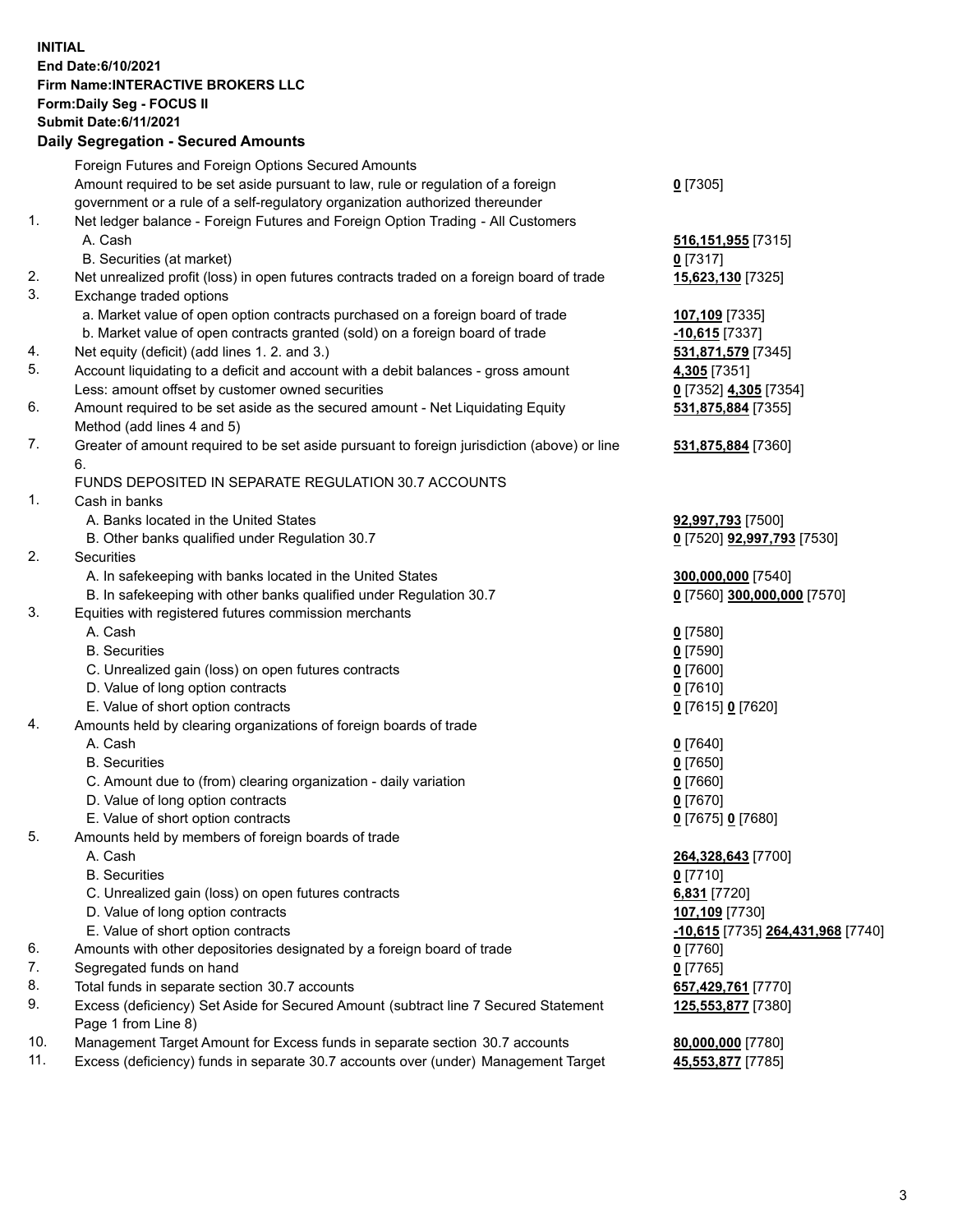**INITIAL End Date:6/10/2021 Firm Name:INTERACTIVE BROKERS LLC Form:Daily Seg - FOCUS II Submit Date:6/11/2021 Daily Segregation - Segregation Statement** SEGREGATION REQUIREMENTS(Section 4d(2) of the CEAct) 1. Net ledger balance A. Cash **6,764,564,465** [7010] B. Securities (at market) **0** [7020] 2. Net unrealized profit (loss) in open futures contracts traded on a contract market **251,466,700** [7030] 3. Exchange traded options A. Add market value of open option contracts purchased on a contract market **328,297,215** [7032] B. Deduct market value of open option contracts granted (sold) on a contract market **-241,786,469** [7033] 4. Net equity (deficit) (add lines 1, 2 and 3) **7,102,541,911** [7040] 5. Accounts liquidating to a deficit and accounts with debit balances - gross amount **1,266,682** [7045] Less: amount offset by customer securities **0** [7047] **1,266,682** [7050] 6. Amount required to be segregated (add lines 4 and 5) **7,103,808,593** [7060] FUNDS IN SEGREGATED ACCOUNTS 7. Deposited in segregated funds bank accounts A. Cash **1,623,866,902** [7070] B. Securities representing investments of customers' funds (at market) **3,239,974,500** [7080] C. Securities held for particular customers or option customers in lieu of cash (at market) **0** [7090] 8. Margins on deposit with derivatives clearing organizations of contract markets A. Cash **1,986,497,388** [7100] B. Securities representing investments of customers' funds (at market) **381,545,319** [7110] C. Securities held for particular customers or option customers in lieu of cash (at market) **0** [7120] 9. Net settlement from (to) derivatives clearing organizations of contract markets **-12,330,719** [7130] 10. Exchange traded options A. Value of open long option contracts **328,502,427** [7132] B. Value of open short option contracts **-242,123,163** [7133] 11. Net equities with other FCMs A. Net liquidating equity **0** [7140] B. Securities representing investments of customers' funds (at market) **0** [7160] C. Securities held for particular customers or option customers in lieu of cash (at market) **0** [7170] 12. Segregated funds on hand **0** [7150] 13. Total amount in segregation (add lines 7 through 12) **7,305,932,654** [7180] 14. Excess (deficiency) funds in segregation (subtract line 6 from line 13) **202,124,061** [7190] 15. Management Target Amount for Excess funds in segregation **155,000,000** [7194] 16. Excess (deficiency) funds in segregation over (under) Management Target Amount **47,124,061** [7198]

Excess